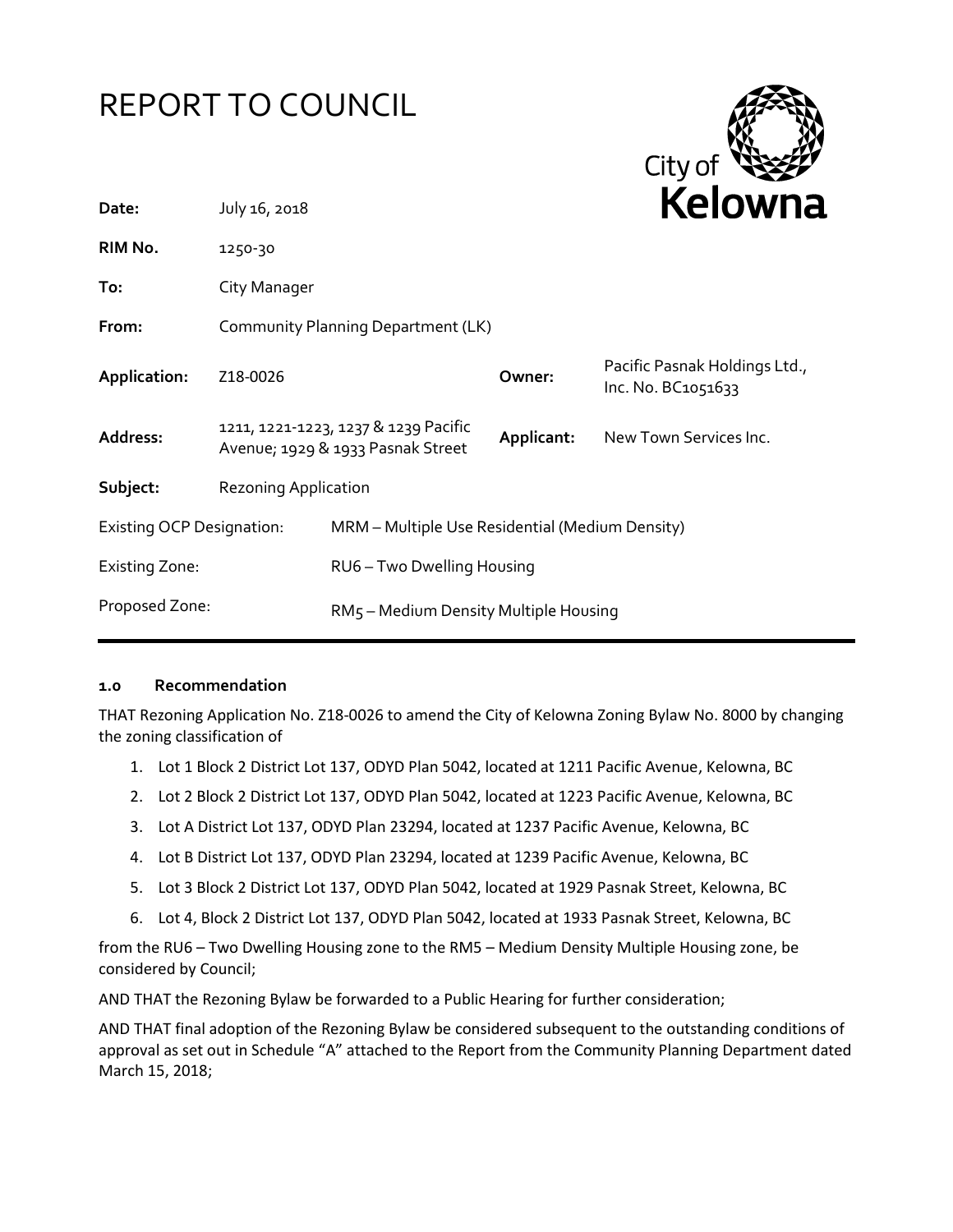AND FURTHER THAT final adoption of the Rezoning Bylaw be considered in conjunction with Council's consideration of a Development Permit and Development Variance Permit for the subject property.

### **2.0 Purpose**

To Rezone the subject properties from RU6 – Two Dwelling Housing to RM5 – Medium Density Multiple Housing to facilitate the development of apartment housing.

## **3.0 Community Planning**

The subject properties are located within the 'Capri Landmark' Urban Centre at the intersection of Pacific Avenue and Pasnak Street. The parcels are one block south of Sutherland Avenue, between Gordon Drive and Burtch Road. The subject properties, which will be consolidated, are well served by nearby amenities including parks, restaurants, and shops as well as employment and transportation options. The properties are in close proximity to the future Sutherland Ave multi-use corridor with good connectivity to downtown and the Ethel St multi-use corridor. The properties' Walk Score is 75 (Very Walkable – most errands can be accomplished on foot) and the Transit Score is 44 (Some Transit – a few nearby public transportation options). Pacific Avenue is a neighbourhood in transition with two other multiple dwelling housing projects in the application stage and a number of older large apartment buildings.

Staff is supportive of the applicant's request to rezone to RM5 – Medium Density Multiple Housing in order to construct three apartment buildings with a proposed FAR of 1.37. The maximum achievable floor area ratio achievable under the RM5 zone is 1.4. This is consistent with the properties current MRM - Multiple Use Residential (Medium Density) future land use designation.

Council Policy No. 367 with respect to public consultation was undertaken by the applicant and all neighbours within 50 m radius of the subject parcel. The applicant also hosted a public information session on Thursday, June 7 from  $6 - 7:30$  pm at the Coast Capri Hotel.

#### **4.0 Proposal**

#### 4.1 Background

The project consists of six parcels with a total area of 0.57 ha (5696.8m²). Over the years, the existing homes have become run down with numerous bylaw complaints in regards to unsightly premises due to an accumulation of garbage. The site has resulted in safety concerns from the surrounding neighbours.

In preparation for the consolidation of the lots, the existing homes have been demolished with the exception of one building at the southwest corner of the site. This building will be used as a temporary project office and will be demolished as construction requires.it. While the site still has some remnant construction materials, it has been completely fenced off from the general public.

#### 4.2 Project Description

The applicant is proposing to construct three apartment buildings on a partially buried two-level parking podium. The development consists of 110 strata units that range in size from studios up to three-bedroom units. Each building has a main entry lobby facing onto either Pacific or Pasnak along with ground-oriented units with main doors directly facing onto the street.

Vehicular site access to the two level parkade is from Pasnak Street. The development has been designed with a centralized parking structure with outward facing dwelling units. This provides maximum screening of parking and a pedestrian friendly streetscape with individual landscaped patios along the street frontages.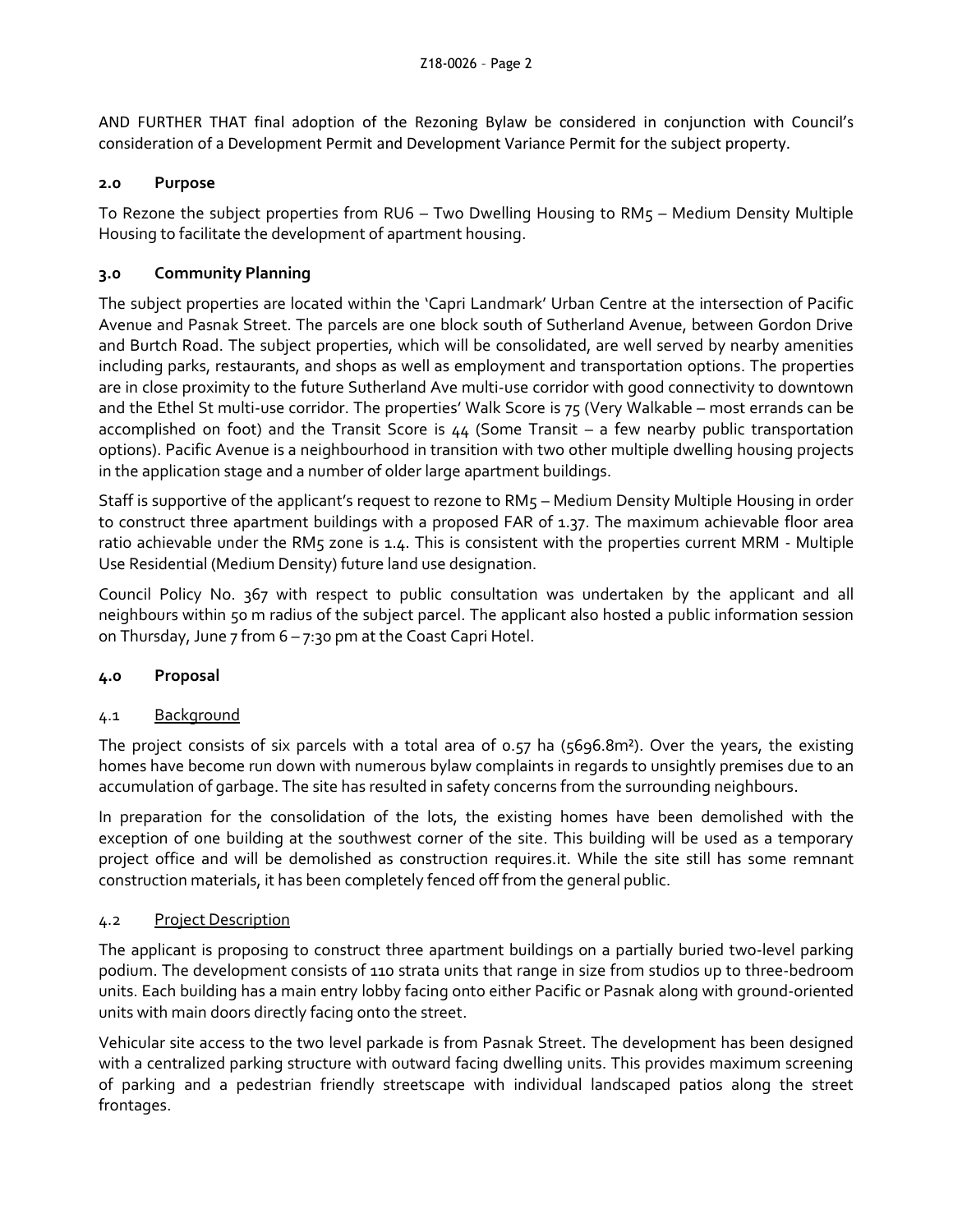The proposed development is supported by OCP Policies for Ground-Oriented Housing, Healthy Communities and Housing Mix which encourages a diversity of housing types, tenure, and size. The applicant has provided a strategy to meet the Stormwater Management Policies to manage water flow and runoff volumes due to the parcels location within the Mill Creek Flood Plain.

Should Council support the proposed rezoning, a Development Permit and Development Variance Permit would come before Council to evaluate the form and character and proposed variances in more detail.

## 4.3 Site Context

The six subject properties are located within the 'Capri Landmark' Urban Centre, south of Sutherland Avenue between Gordon Drive and Burtch Road. Currently, the general character of Pacific Avenue is single family homes with existing multi-family developments to the east of the project site. The OCP proposes for the area to develop into much higher densities with MRM – Multiple Unit Residential (Medium Density) along the south side of Pacific Avenue and MXR- Mixed Use (Residential/ Commercial) on the north side.

The properties are connected to urban services and are located within the Permanent Growth Boundary. The urban centre is identified as an area prioritized for growth and revitalization.

| <b>Orientation</b> | Zoning                                | <b>Land Use</b>          |  |
|--------------------|---------------------------------------|--------------------------|--|
| North              | RU6 - Two Dwelling Housing            | Single Detached Dwelling |  |
| East               | RM5 - Medium Density Multiple Housing | <b>Apartment Housing</b> |  |
| South              | RU6 - Two Dwelling Housing            | Single Detached Dwelling |  |
| West               | RU6 - Two Dwelling Housing            | Single Detached Dwelling |  |
|                    | RM1-Four Dwelling Housing             | Four-plex Housing        |  |

Specifically, adjacent land uses are as follows:

#### **Context Map:**

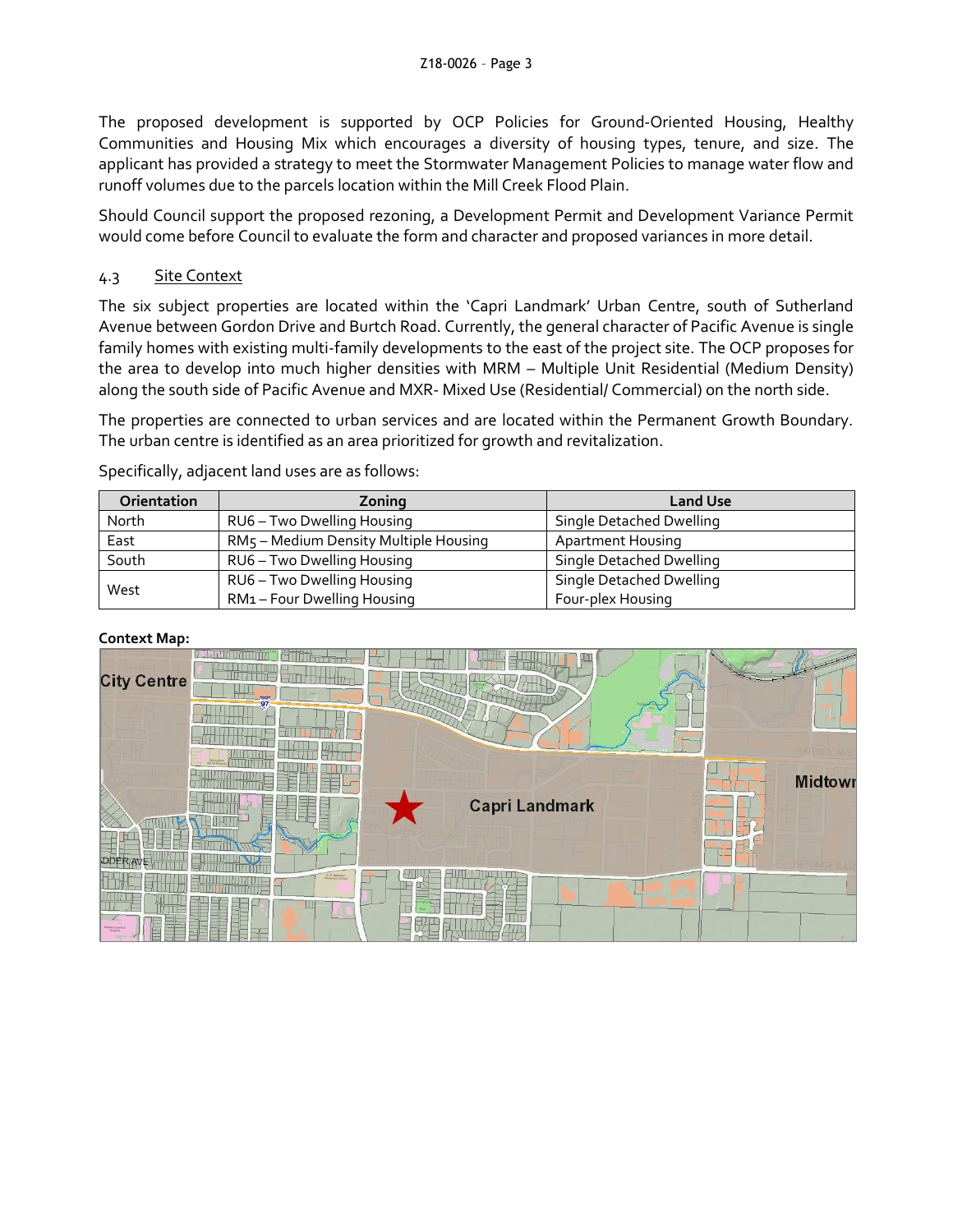

#### **Future Land Use:**

Subject Property Map: 1211-1239 Pacific Ave, 1929 & 1933 Pasnak St

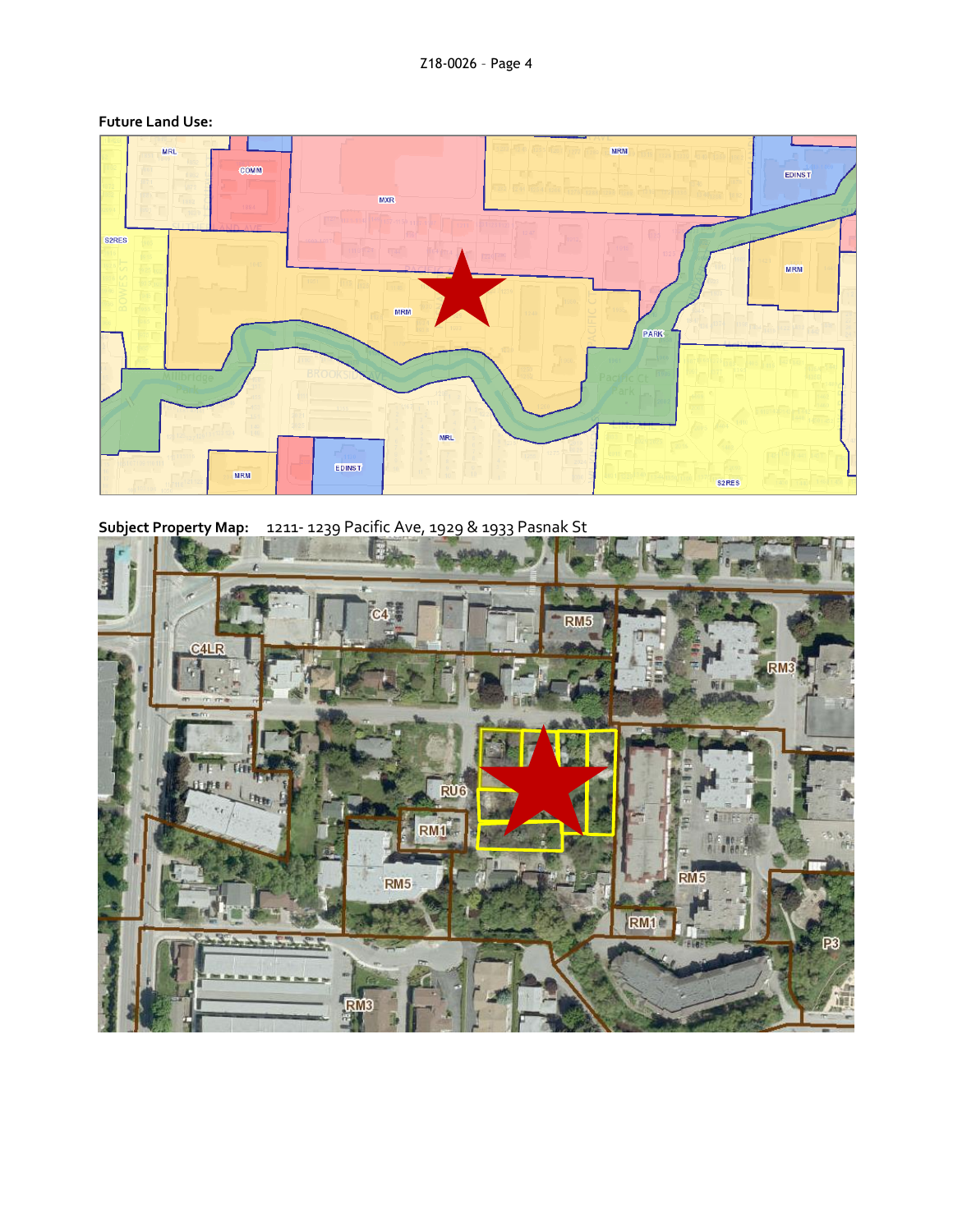#### **5.0 Current Development Policies**

5.1 Kelowna Official Community Plan (OCP)

## **Goals for A Sustainable Future**

Contain Urban Growth.<sup>1</sup> Reduce greenfield urban sprawl and focus growth in compact, connected and mixed-use (residential and commercial) urban and village centres.

## **Development Process**

**Compact Urban Form.**<sup>2</sup> Develop a compact urban form that maximizes the use of existing infrastructure and contributes to energy efficient settlement patterns. This will be done by increasing densities (approximately 75 - 100 people and/or jobs located within a 400 metre walking distance of transit stops is required to support the level of transit service) through development, conversion, and re-development within Urban Centres (see Map 5.3) in particular and existing areas as per the provisions of the Generalized Future Land Use Map 4.1.

**Healthy Communities.** <sup>3</sup> Through current zoning regulations and development processes, foster healthy, inclusive communities and a diverse mix of housing forms, consistent with the appearance of the surrounding neighbourhood.

Housing Mix.<sup>4</sup> Support a greater mix of housing unit size, form and tenure in new multi-unit residential and mixed use developments.

**Run-off Volumes.** <sup>5</sup> Manage runoff volumes generated by urban development to minimize changes in water flow and impacts to watershed health.

## **6.0 Technical Comments**

1

- 6.1 Building & Permitting Department
	- Full Plan check for Building Code related issues will be done at time of Building Permit applications.
- 6.2 Development Engineering Department
	- Refer to Schedule 'A' dated March 15, 2018.

<sup>&</sup>lt;sup>1</sup> City of Kelowna Official Community Plan, Goal 1.3.1 (Introduction Chapter).

 $2$  City of Kelowna Official Community Plan, Policy 5.3.2 (Development Process Chapter).

<sup>&</sup>lt;sup>3</sup> City of Kelowna Official Community Plan, Policy 5.27.7 (Development Process Chapter).

<sup>4</sup> City of Kelowna Official Community Plan, Policy 5.27.11 (Development Process Chapter).

<sup>&</sup>lt;sup>5</sup> City of Kelowna Official Community Plan, Policy 7.23.2 (Infrastructure Chapter).